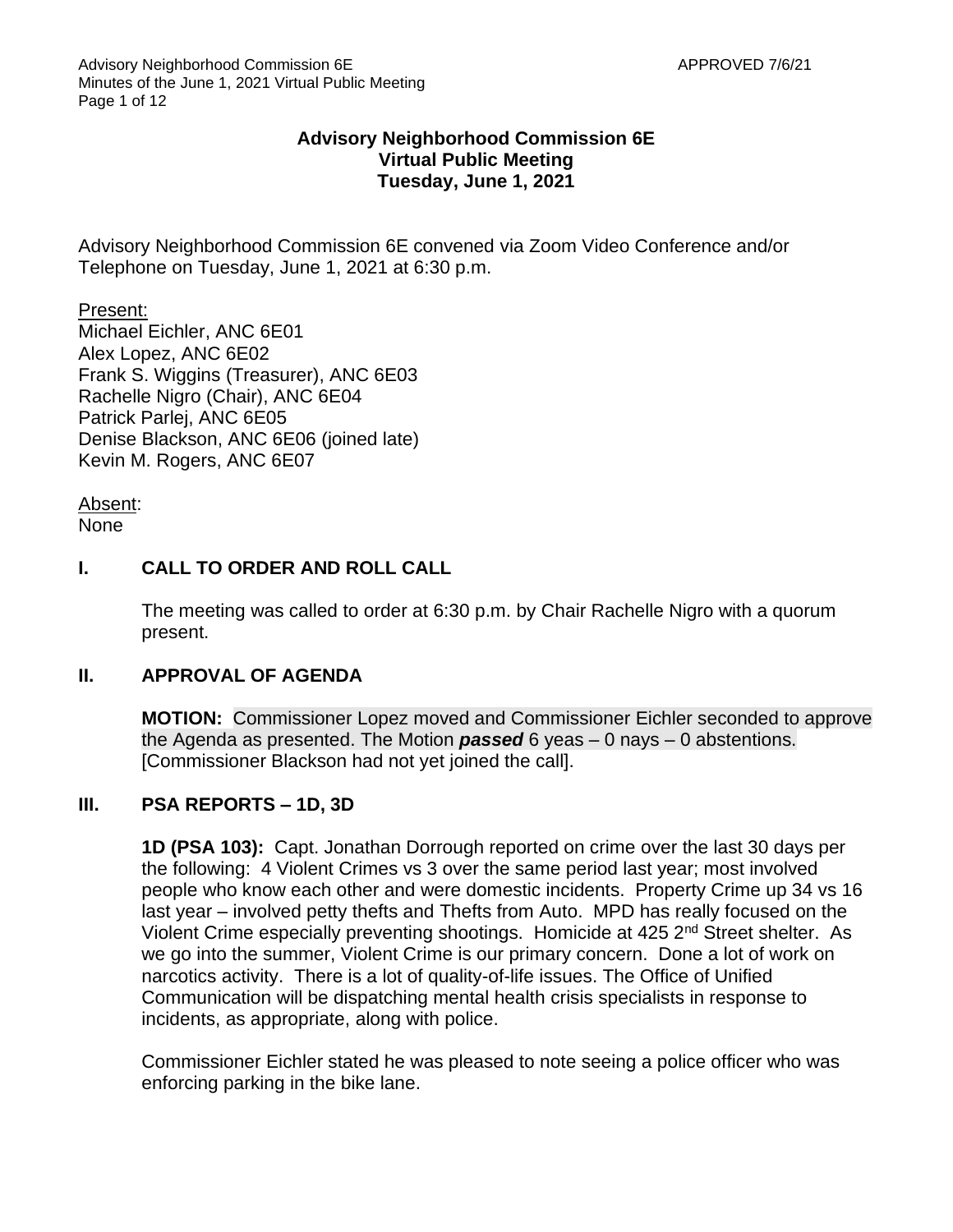**3D (PSA 308):** Lt. Daee reported the following: Unlawful discharge incidents off North Capitol Street – 1 arrest; weapon recovery. Robbery – 802 Rhode Island Avenue – closed; ADW 1201  $7<sup>th</sup>$  Street, NW – case still open; working on Zoom meeting to discuss community events. 1 shooting – non-life threatening;  $10<sup>th</sup>$  & P Street shooting – person arrested.

Commissioner Eichler stated his constituents are fearing for their safety – the 10<sup>th</sup> & P shooting was very troubling to them – need officers on the streets on foot and bikes. Police presence does deter crime. Response: That incident in your area was very random. Have had car break-ins, but no shootings. He will alert Lt. Miller in Sector 3 to increase bike and foot patrols. Commissioner Eichler stated there is drug activity at 8<sup>th</sup> & Q Street, NW.

Commissioner Nigro stated a beat cop is needed in her SMD.

Captain Kim joined the call. He stated he was very happy to be back in 3D and looking forward to working here. Beat and bike officers end up only covering a smaller area – he will take a look at this.

A question and answer period followed. Alex Padro relayed concern from the businesses on the 500 and 600 blocks of Florida Avenue and T Street and stated there is an ongoing concern about youth causing disruptions and throwing rocks and water glasses at patrons. This has been going on for several months. Some business owners are retaining private security in response to these incidents. What can MPD do to address this ongoing issue? Response: Trying to work with OAG per Lt. Daee. The city is working with business owners. Will work with you with private security.

Commissioner Lopez asked Lt. Daee to clarify whether there was a connection with the gun recovery on the 200 block of Florida Avenue with the youth harassment and violent behavior of juveniles. Lt. Daee clarified that there was not a connection between these incidents.

Commissioner Wiggins stated in the 1100 block of 7<sup>th</sup> Street, NW, there are people urinating and defecating on the property between the hours of 8:00 p.m. or 8:30 p.m.

#### **IV. REPORT FROM THE MAYOR'S OFFICE OF COMMUNITY RELATIONS AND SERVICES (MOCRS)**

Talib Shakir, Ward 6 Liaison, did not join the call.

#### **V. REPORT FROM COUNCILMEMBER ALLEN'S OFFICE**

Naomi Mitchell of Councilmember Charles Allen's Office stated the following: **(1)** the Mayor transmitted the FY22 Budget Proposal to the City Council on May 27, 2021 -- \$17.5 billion for FY22 representing a \$663 million increase. It will focus on significant increases in public education, health care improvements and affordable housing. There will also be subsequent committee public hearings from June 3-24, 2021 that will also be publicized; **(2)** the Mayor's Comprehensive Plan Proposal was approved by the City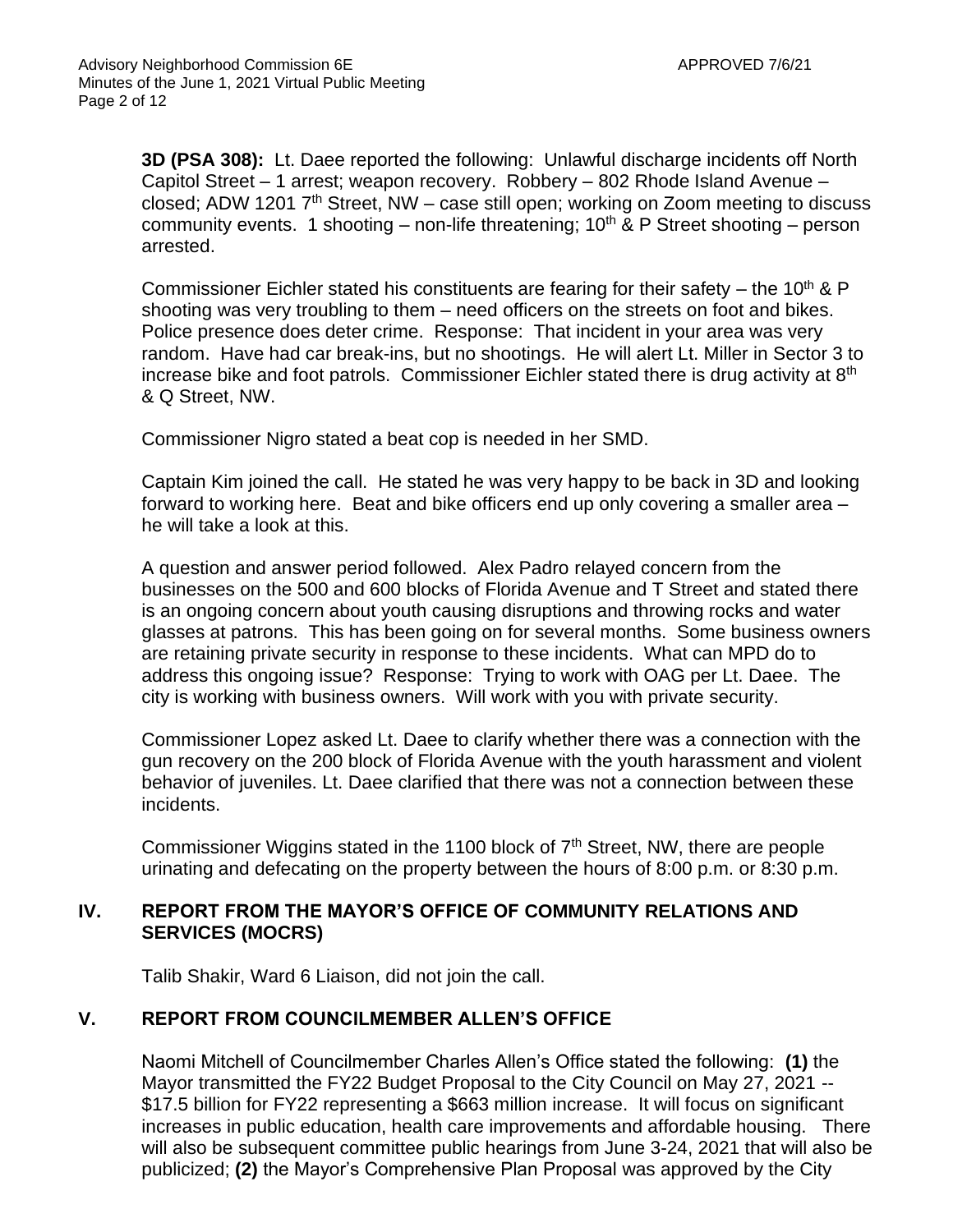Council in May and has gone to the National Planning Commission – it's priority is affordable housing with a racial equity aspect to it; **(3)** Committee of the Whole Public Briefing on the Proposed Budget on June 2, 2021 at Noon.

Commissioner Eichler thanked Ms. Mitchell for getting on-site vaccinations at the YWCA. Commissioner Lopez stated the Capital Improvement Plan calls for closing the Northwest One Public Library in FY 25. ANC 6E wants to keep this library in Ward 6.

#### **VI. 512 RHODE ISLAND AVENUE, NW, ELECTRIC COOL AID: REQUEST FOR SUPPORT FOR A SETTLEMENT AGREEMENT [6E02]**

At the March 2 public meeting, ANC 6E previously voted to support Electric Cool-Aid for a significant change of operations to request an entertainment endorsement. Through this settlement agreement, Electric Cool-Aid agrees to refrain from hosting live bands and will cease amplified live entertainment after 10:00 pm on all days. Additionally, Electric Cool-Aid will comply with all relevant noise regulations.

**MOTION:** Commissioner Lopez moved and Commissioner Parlej seconded that ANC 6E support, as presented, the Settlement Agreement for Electric Cool Aid, 512 Rhode Island Avenue, NW, and that said support be communicated in writing to ABRA. The Motion *passed* unanimously.

# **VII. 1027 7TH STREET, NW, PETITE CERISE: REQUEST FOR SUPPORT FOR A SETTLEMENT AGREEMENT [6E04]**

**MOTION:** Commissioner Nigro moved and Commissioner Lopezseconded that ANC 6E support, as presented, the Settlement Agreement for Petite Cerise, 1027 7<sup>th</sup> Street, NW, and that said support be communicated in writing to ABRA. The Motion *passed* unanimously.

# **VIII. 1618 8TH STREET, NW, ABT LIQUOR: REQUEST FOR SUPPORT FOR RENEWAL OF A CLASS A RETAIL LIQUOR STORE LICENSE [6E01]**

Representative Present: Amen Nigussie (Owner)

Alex Padro stated this matter was tabled from last month. Mr. Padro stated a meeting was held with Mr. Nigussie, the new owner, and he was assured there will no sales to minors as was experienced with the previous owner. The ABC Licensing Committee met and voted to support renewal of the Class A Retail Liquor Store License. Mr. Nigussie addressed issues raised relating to trash, maintenance of landscaping, and signage and stated he was very eager to receive input from the ANC.

**MOTION:** Commissioner Eichler moved and Commissioner Lopez seconded that ANC 6E support the request for support of ABT Liquor, 1618 8<sup>th</sup> Street, NW, for renewal of its Class A Retail Liquor Store License, and that said support be communicated in writing to ABRA. The Motion *passed* 6 yeas – 0 nays – 1 abstention (Commissioner Wiggins).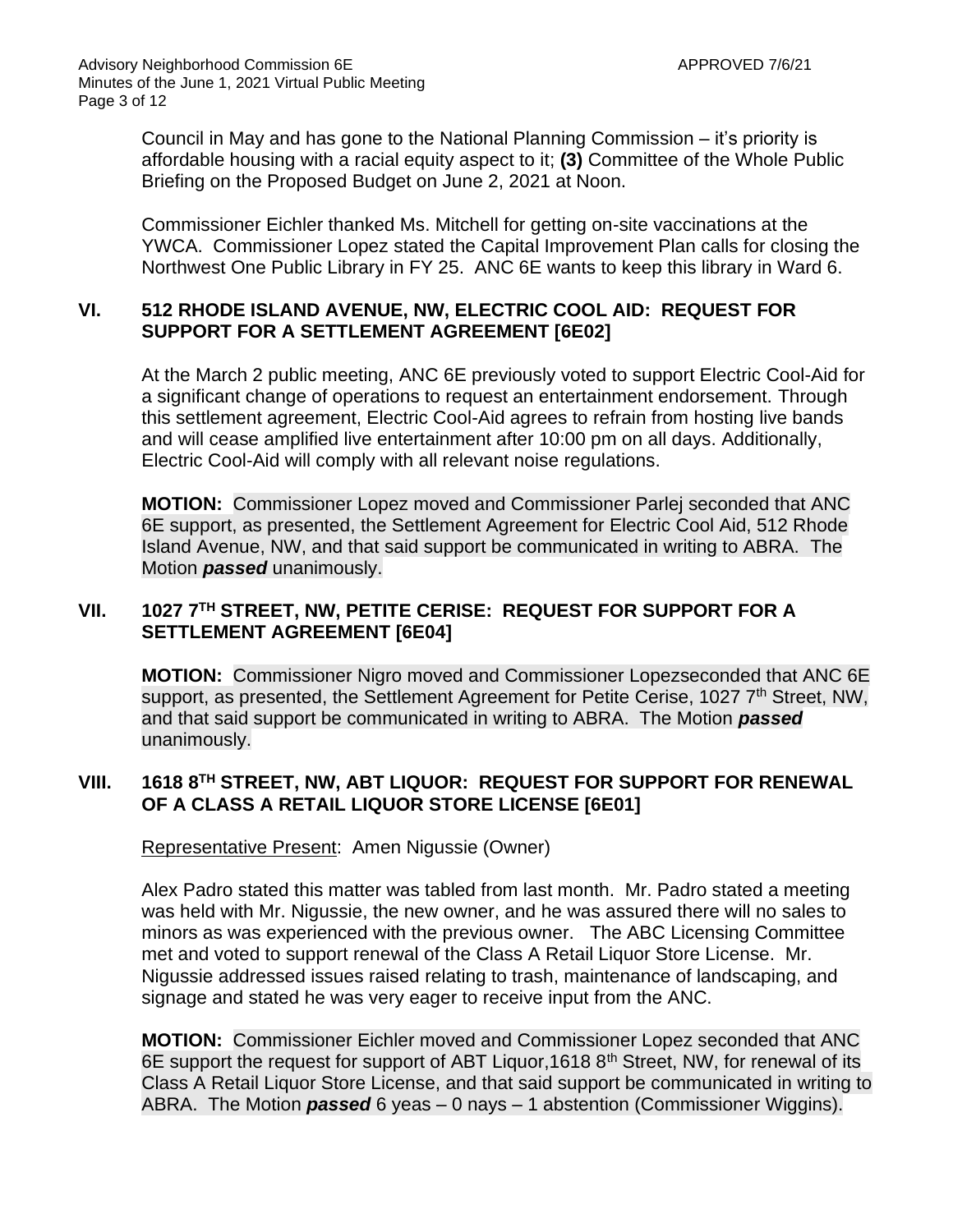### **IX. 1205 5TH STREET, NW, SANE WINE & SPIRITS: REQUEST FOR SUPPORT FOR RENEWAL OF A CLASS "A" RETAIL LIQUOR STORE LICENSE [6E04]**

Alex Padro stated the owner was not able to join the ABC Licensing Committee meeting last week. Their investigative history indicated one sale to a minor; the ABC Board accepted an offer in compromise. The licensee gave employees full training on how to check IDs. The licensee also stated they lock the doors at night and only let in two people at a time. They check everyone's IDs frequently. They will address watering the patch of grass under the tree and the trash issue.

**MOTION:** Commissioner Nigro moved and Commissioner Eichler seconded that ANC 6E support the request for support of Sane Wine & Spirits, 1205 5th Street, NW, for renewal of its Class A Retail Liquor Store License, and that said support be communicated in writing to ABRA. The Motion *passed* 6 yeas – 0 nays – 1 abstention (Commissioner Wiggins).

### **X. 1000 S STREET, NW, 10TH STREET MARKET: REQUEST FOR SUPPORT FOR RENEWAL OF A CLASS "A" RETAIL LIQUOR STORE LICENSE [6E01]**

Alex Padro stated the 10<sup>th</sup> Street Market is under new ownership and is being renovated and a new business model is being developed. The market had been previously cited for upkeep of the market itself and the surrounding area. The ABC Licensing Committee heard a presentation from the owner and was very impressed. The Committee voted to recommend that the full commission support the renewal of this license.

**MOTION:** Commissioner Eichler moved and Commissioner Rogers seconded that ANC 6E support the request for support of 10<sup>th</sup> Street Market, 1000 S Street, NW, for renewal of its Class A Retail Liquor Store License, and that said support be communicated in writing to ABRA. The Motion *passed* 6 yeas – 0 nays – 1 abstention (Commissioner Wiggins).

### **XI. 1120 6TH STREET, NW, GALBRAITH AME CHURCH: REQUEST FOR SUPPORT FOR THE HISTORIC PRESERVATION REVIEW BOARD [6E04]**

Representatives Present: Don Mfune; Andrei Banks

Galbraith AME Zion Church is seeking support for a special exception for the redevelopment of their property at 1120 6<sup>th</sup> Street, NW. This proposed renovation is for the abutting church property which will re-purpose the first-floor space of the property for the church's use and adding two apartments on the upper floors. This renovation is a matter-of-right development which requires minimal relief. The plans entail removing an existing rear garage and expanding the rear of the primary building to the 60% maximum lot occupancy. There will be no modifications to the façade other than the addition of stairs which will extend into public space.

The ANC 6E Zoning Committee met and believes that this exception be granted, as others that have previously been modified, and have already been granted approval.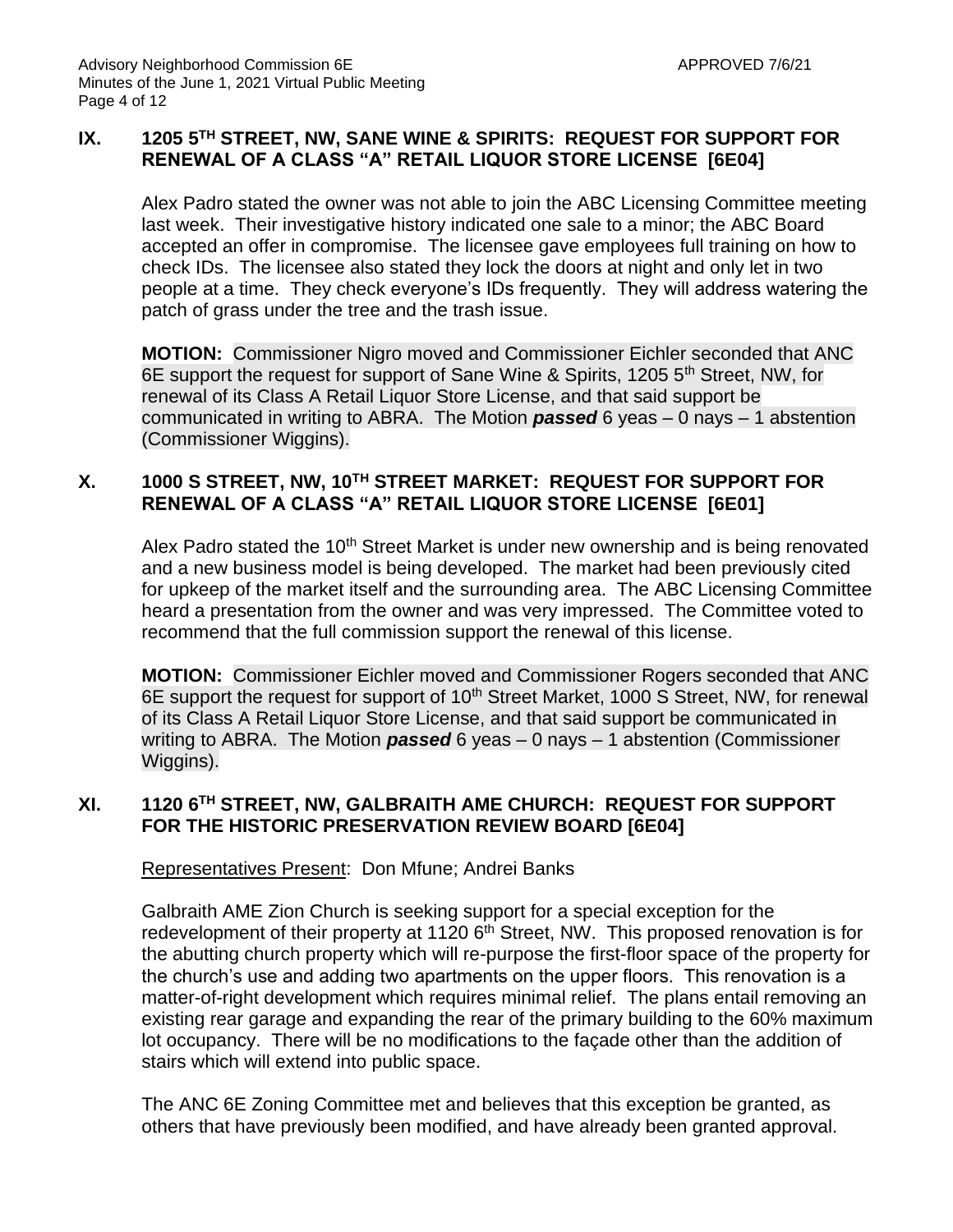The Committee voted unanimously to recommend that the full ANC support the request for a special exception of the non-conforming installation of the exterior stairs in public space.

**MOTION:** Commissioner Nigro moved and Commissioner Eichler seconded that ANC 6E support the request for support of Galbraith AME Church, 1120 6<sup>th</sup> Street NW, for a special exception of the non-conforming installation of the exterior stairs in public space and that said support be communicated in writing to the Historic Preservation Review Board (HPRB). The Motion *passed* 6 yeas – 0 nays – 0 abstentions. (Commissioner Blackson dropped off the call).

### **XII. SHAW COMMUNITY CENTER: REQUEST FOR SUPPORT FOR A PUBLIC ART DISPLAY, DC COMMISSION ON ARTS AND HUMANITIES GRANT [6E01]**

Representatives Present: Nabi; Anne Troy; Candice Taylor; Serena Wiltshire

A slide presentation was presented. \*See website for full presentation.

Following the presentation, Commissioner Eichler asked whether the Public Art Display would hamper accessibility to the sidewalks for pedestrians and persons with disabilities. Alex Padro asked which specific grant they applied for and suggested that the Project Events and Festivals (PEF) grant might be a better choice.

**MOTION:** Commissioner Eichler moved and Commissioner Lopez seconded that ANC 6E support the request for support of Shaw Community Center for a Public Art Building Communities (PABC) grant from the DC Commission on Arts and Humanities for a public art display that will take place in FY 22 at the corner of 11<sup>th</sup> and Rhode Island Avenue, NW, and that said support be communicated in writing to the DC Commission on Arts and Humanities. The Motion *passed* 6 yeas – 0 nays – 0 abstentions. (Commissioner Blackson dropped off the call).

# **XIII. 2 L STREET, NW, NORTHWEST ONE PROJECT, L STREET IMPROVEMENT WORK**

Representative Present: Nick Gordon, Project Manager, MRP Realty

Nick Gordon joined the call to provide an update on the reconstruction of the historic L Street right of way. 2 L Street, NW will be widened to DDOT standards. The remainder of the work will be done by the Sursum Corda team. In terms of the schedule, L Street will not be closed at any point during the construction. Water, sewer, and sanitary will start in mid-June and last 1 to 2 months. 80% of the project will be within project fencing – there will be a gated pedestrian walkway. Hardscape work will take place later in the fall (October-November). The last major portion is an updated traffic stairway that will connect to the new sidewalk in early 2022. Once completed, there will be a dedication.

### **XIV. ANC COMMENTS ON THE 65% PLAN DESIGNS FOR THE S STREET, NW REVITALIZATION PROJECT [6E01]**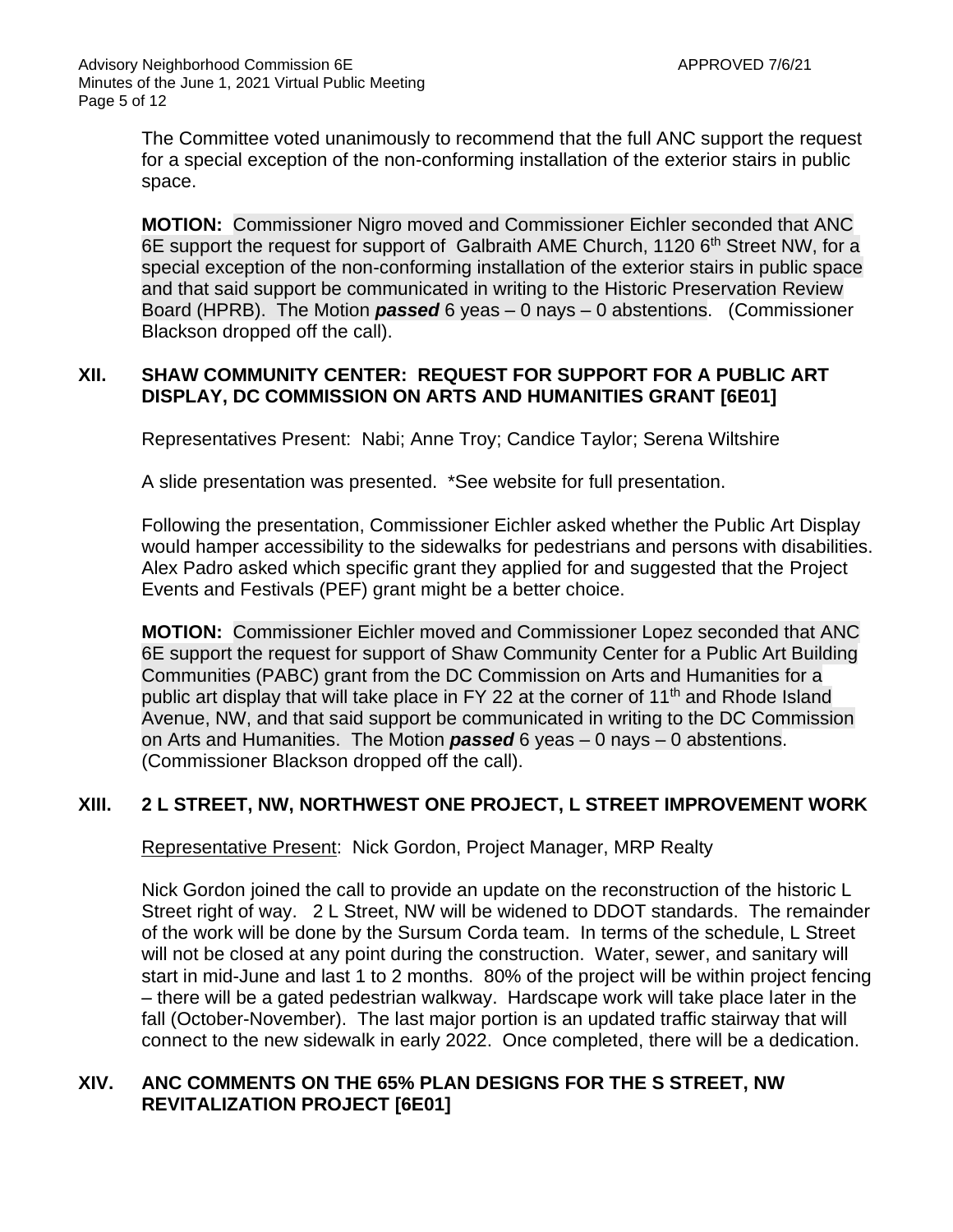Commissioner Lopez, Chair of ANC's Transportation Advisory Committee, provided a presentation of the 65% plan designs for the S Street, NW Revitalization Project. The purpose for the S Street, NW Revitalization Project (7<sup>th</sup> Street, NW to Florida Avenue, NW) is to address safety concerns along the corridor and to promote neighborhood connectivity and mobility along the corridor. The project goals are to enhance pedestrian safety, improve bicycle connectivity and safety, and upgrade lighting and other streetscape elements. This project will also assess the configuration of S Street, NW within the "triangle" formed by the intersections of New Jersey Avenue, NW, Florida Avenue, NW, and Rhode Island Avenue, NW.

#### **1. Resolution Supporting the S Street NW Revitalization 65% Plans with Specific Recommendations for Plan Improvement:**

**MOTION:** Commissioner Lopez moved and Commissioner Eichler seconded that ANC 6E reiterates its strong support for the S Street NW Revitalization Project, including support for the 65% design plans; that ANC 6E recommends the following design enhancements to further improve safety and accessibility of the 65% design plans:

- Build a direct, accessible pathway for pedestrians to access the bus stop at Rhode Island Avenue NW and New Jersey Avenue NW (WMATA Bus Stop 001597) from 4th Street NW (and vice versa);
- Widen the crosswalk and install a second curb ramp across Florida Avenue NW between 4th Street NW and Rhode Island Avenue NW to allow pedestrians to continue front the triangle onto both 4th Street NW and Rhode Island Avenue NW (and vice versa);
- Retain the traffic light at the intersection of S Street NW and New Jersey Avenue NW; and
- Include a raised crosswalk across S Street St NW at Wiltberger Street NW to slow traffic and enhance pedestrian visibility;

and that the above resolution be communicated in writing to Councilmember Allen and Councilmember Cheh. The Motion *passed* 6 yeas – 0 nays – 0 abstentions. [Commissioner Blackson was not present for the vote.]

### **2. Resolution Requesting Funding for the S Street NW Revitalization Plan in the Fiscal Year 2022 Budget:**

**MOTION:** Commissioner Lopez moved and Commissioner Eichler seconded that ANC 6E requests that the S Street NW Revitalization Plan be fully funded in the Fiscal Year 2022 budget for construction in Fiscal Year 2022 and that said request be communicated in writing to Councilmember Allen and Councilmember Cheh. The Motion *passed* 6 yeas – 0 nays – 0 abstentions. [Commissioner Blackson was not present for the vote.]

**3. Resolution Requesting that Intersection Improvements Planned for in the S Street NW Revitalization Project be Implemented as Tactical Interventions in the Mayor's Vision Zero Summer Safety Campaign:**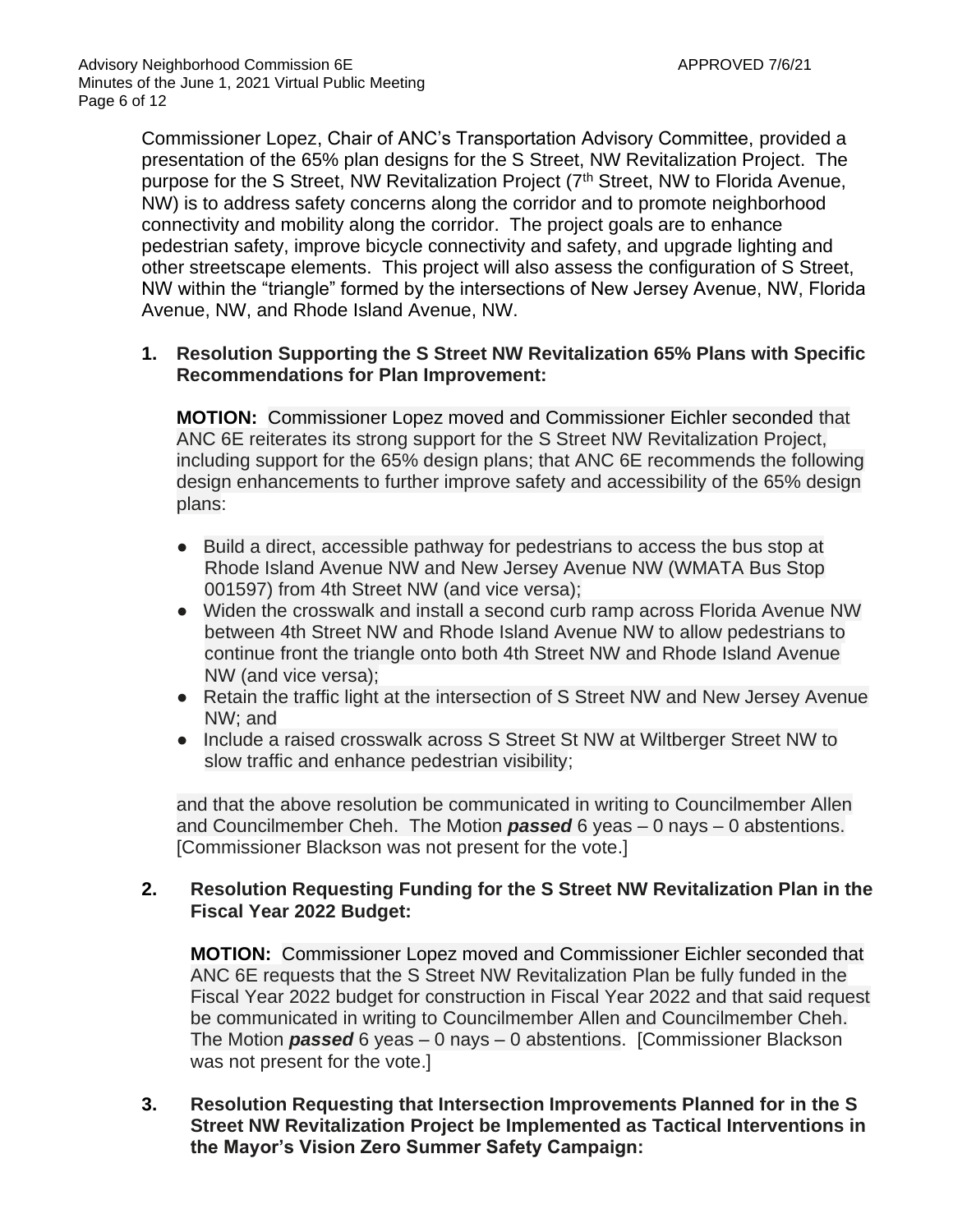**MOTION:** Commissioner Lopez moved and Commissioner Eichler seconded that ANC 6E requests that DDOT use the plans for the S Street NW Revitalization Project as a design template and warrants to install rapidly implementable intersection improvements throughout the project corridor; that ANC 6E requests that the following intersections and tactical safety improvements be included in the Vision Zero Summer Safety Campaign:

| Intersection                                   | <b>Tactical Safety Improvements</b>                                                                                                                                                           |  |
|------------------------------------------------|-----------------------------------------------------------------------------------------------------------------------------------------------------------------------------------------------|--|
| S Street NW and 7th Street<br><b>NW</b>        | Flexpost curb extensions across S Street NW on the east and west legs<br>of the intersection.<br>High visibility crosswalks on each leg of the intersection.                                  |  |
| S Street NW and Wiltberger<br><b>Street NW</b> | Flexpost curb extensions across S Street NW on the west leg of the<br>intersection.<br>High visibility crosswalks on the north and west legs of the<br>intersection.                          |  |
| S Street NW and<br>6th Street NW               | Flexpost curb extensions across S Street NW and 6th Street NW on the<br>north, east, south, and west legs of the intersection.<br>High visibility crosswalks on each leg of the intersection. |  |
| S Street NW and<br>5th Street NW               | Flexpost curb extensions across S Street NW and 5th Street NW on the<br>north, east, south, and west legs of the intersection.<br>High visibility crosswalks on each leg of the intersection. |  |
| S Street NW and<br>New Jersey Avenue NW        | Flexpost curb extensions across S Street NW on the west leg of the<br>intersection.<br>High visibility crosswalks on each leg of the intersection.                                            |  |
| 6th Street NW and<br>Rhode Island Avenue NW    | Flexpost curb extensions across 6th Street NW on the north leg of the<br>intersection.<br>High visibility crosswalks on each leg of the intersection.                                         |  |

That ANC 6E requests that as part of the Vision Zero Summer Safety Campaign, DDOT convert the intersection of S Street NW and 5th Street NW to an all-way stop, consistent with the capital plans in the S Street NW Revitalization Project;

That ANC 6E requests that DDOT consult with ANC 6E on the design and implementation of the intersection improvements at these locations,

FURTHER that the above requests be communicated in writing to Councilmember Allen and Councilmember Cheh. The Motion *passed* 6 yeas – 0 nays – 0 abstentions. [Commissioner Blackson was not present for the vote].

# **XV. DDOT NOTICE OF INTENT (NOI) – CONDITIONAL SUPPORT FOR TRAFFIC SAFETY IMPROVEMENTS AT THE INTERSECTION OF NEW JERSEY AVENUE AND O STREET, NW (NOI-21-139)**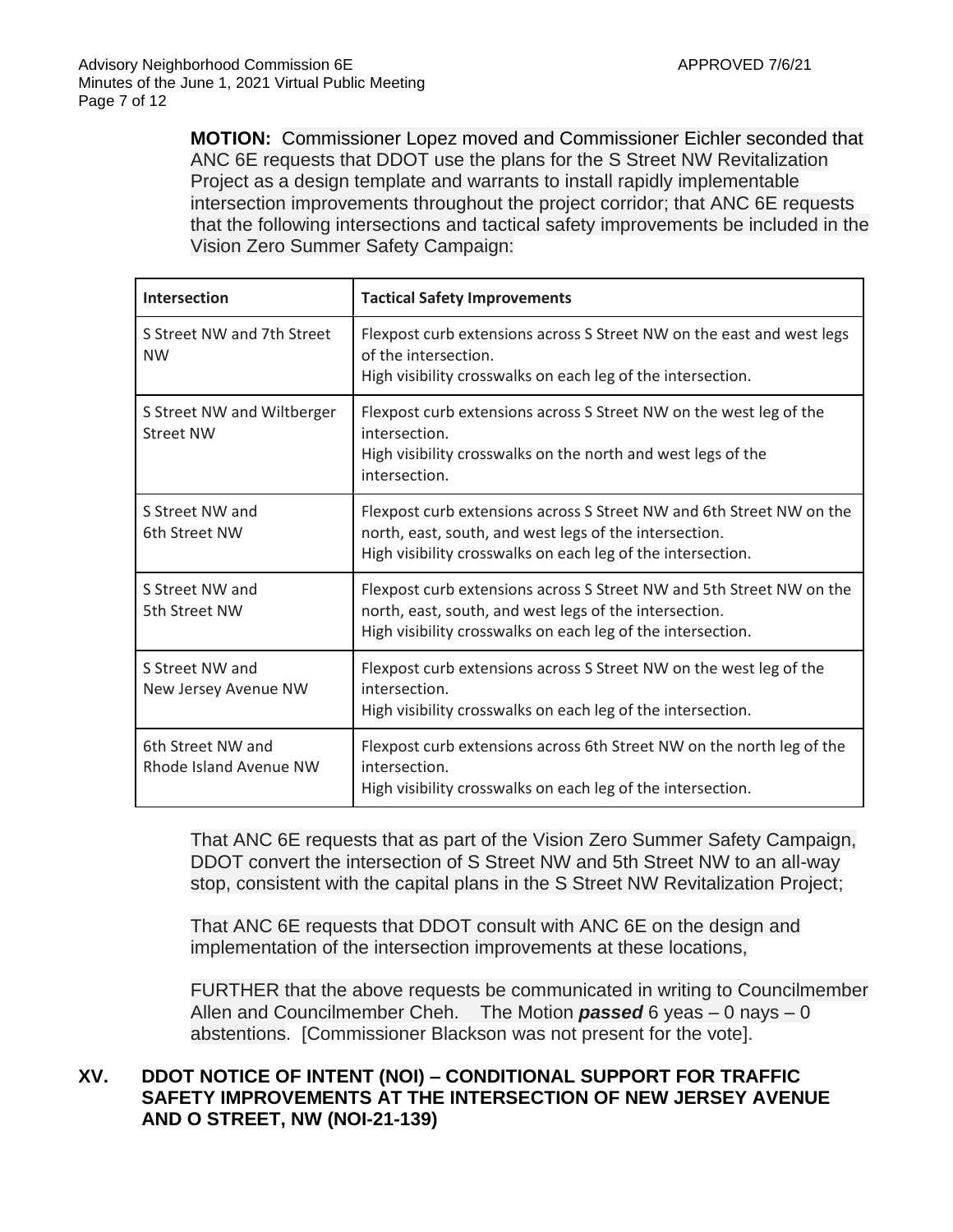**MOTION:** Commissioner Lopez moved and Commissioner Eichler seconded that ANC 6E supports the NOI with the following conditions:

1. The design of the lane narrowing on New Jersey Avenue NW should be coordinated with the recommendations of the New Jersey Avenue NW Lane Reduction Study, including potential bicycle lanes and conversion of the curbside lanes from rush hour restricted parking to unrestricted parking.

2. One year after implementation of the traffic safety improvements included in the NOI, DDOT shall meet with the ANC Commissioners for 6E02 and 6E04 to review crash data for the intersection. If the frequency and severity of crashes at this intersection has not improved, then DDOT shall consider installation of a traffic control signal with a leading pedestrian interval at this intersection.

and that said conditional support be communicated in writing to DDOT.The Motion *passed* unanimously.

# **XVI. REQUEST FOR SPEED HUMPS FOR THE 1500 BLOCK OF 10TH STREET, NW [6E01]**

**MOTION:** Commissioner Eichler moved and Commissioner Lopez seconded that:

WHEREAS, the Duties and Responsibilities of the Advisory Neighborhood Commission Act of 1975 grants ANC 6E the responsibility to advise the Council of the District of Columbia, the Mayor, and each executive agency and all independent agencies, boards, and commissions of the government of the District of Columbia with respect to all matters of District government policy, including decisions regarding planning, streets, recreation, social services programs, education, health, safety, and sanitation which affect the ANC 6E area,

WHEREAS, 10th Street NW between P Street NW and Rhode Island Avenue NW lies within the jurisdictional boundaries of ANC 6E and within ANC 6E Single Member District 6E01,

WHEREAS, 10th Street NW in this area has the functional classification of collector street, is one-way southbound, features an unprotected bike lane, and a has default speed limit of 20 mph,

WHEREAS, the intersection of 10th Street and P Street NW features a traffic signal with a very short cycle time,

WHEREAS, several neighbors on 10th Street NW have complained of drivers speeding while "trying to make the light";

WHEREAS, speed humps are effective at reducing vehicle speed, and discouraging cutthrough traffic;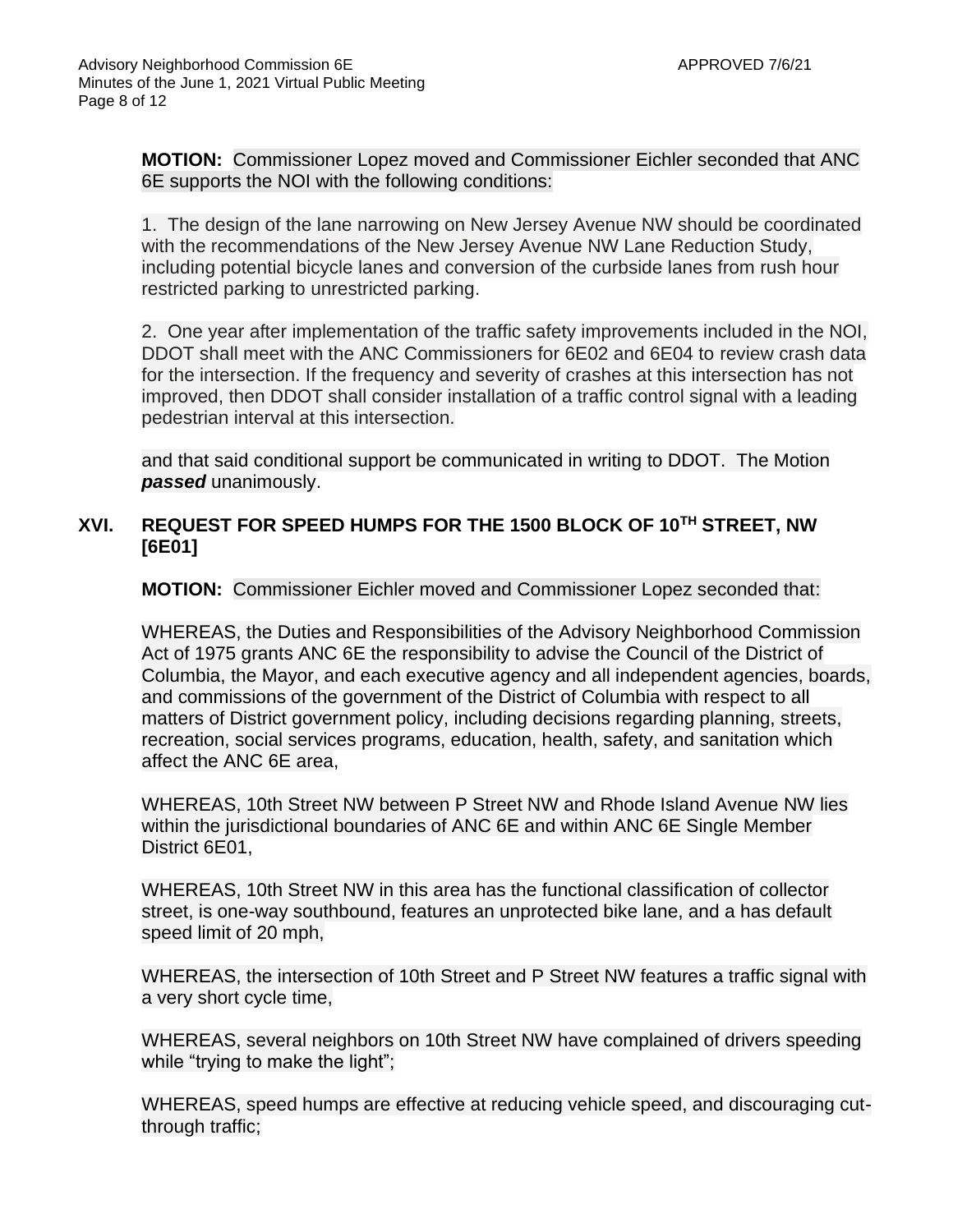WHEREAS, a resident along the 1500 block of 10th Street NW submitted service request **21-00173658** for a traffic safety assessment along this block, specifically requesting speed hump installation,

WHEREAS, 6E01 Commissioner Eichler has submitted a letter of support for this traffic safety assessment,

THEREFORE, BE IT RESOLVED that ANC 6E requests that DDOT perform a traffic safety assessment on the 1500 block of 10th Street NW, including evaluation of the potential to install vertical speed control devices, such as speed humps,

and that the above resolution be communicated in writing to DDOT. The Motion *passed* unanimously.

# **XVII. REQUEST FOR SUPPORT FOR SEVERAL TRAFFIC SAFETY ASSESSMENTS**

Commissioner Lopez, Chair of ANC 6E's Transportation Advisory Committee, spoke in support of Traffic Safety Assessments for the following:

- **a.** 900 to 1000 Blocks of Rhode Island Avenue, NW [6E01]
- **b.** 1600 to 1700 Blocks of  $9<sup>th</sup>$  Street, NW  $[6E01]$
- **c.** Intersection of 11<sup>th</sup> Street, NW and Rhode Island Avenue, NW [6E01]
- **d.** Intersection of 9<sup>th</sup> Street, NW and S Street, NW [6E01]
- **e.** Intersection of 9th Street, NW and P Street, NW [6E03]

**MOTION:** Commissioner Eichler moved and Commissioner Wiggins seconded that, WHEREAS, in 2015, Mayor Bowser committed the District to achieving a Vision Zero Pledge to eliminate transportation fatalities and serious injuries by 2024 through the implementation of strategies related to data, education, engineering, and enforcement;

WHEREAS, despite the Mayor's commitment to Vision Zero, traffic fatalities are not decreasing, and have actually increased in four of the five years since Vision Zero was adopted;

WHEREAS, there have been 17 traffic deaths in the District since the start of 2021.

WHEREAS, many members of the 6E community have requested Traffic Safety Assessments for their nearby streets due to recent crashes and near-misses, including:

- Crash at the intersection of 11th and Rhode Island Ave NW on Feb 1, 2021, destroying city property.
- Multi-car crash at 9th and P Streets NW on May 5, 2021.
- A car was reported to have driven into the fence and yard of a constituent on the southeast corner of 9th and S Streets NW
- The death of co-owner of Chaplin's Restaurant on the 1400 block of 9th Street NW in August of 2016
- Near-misses of drivers of cars with vulnerable roadway users at 9th and O and 9th and P Streets NW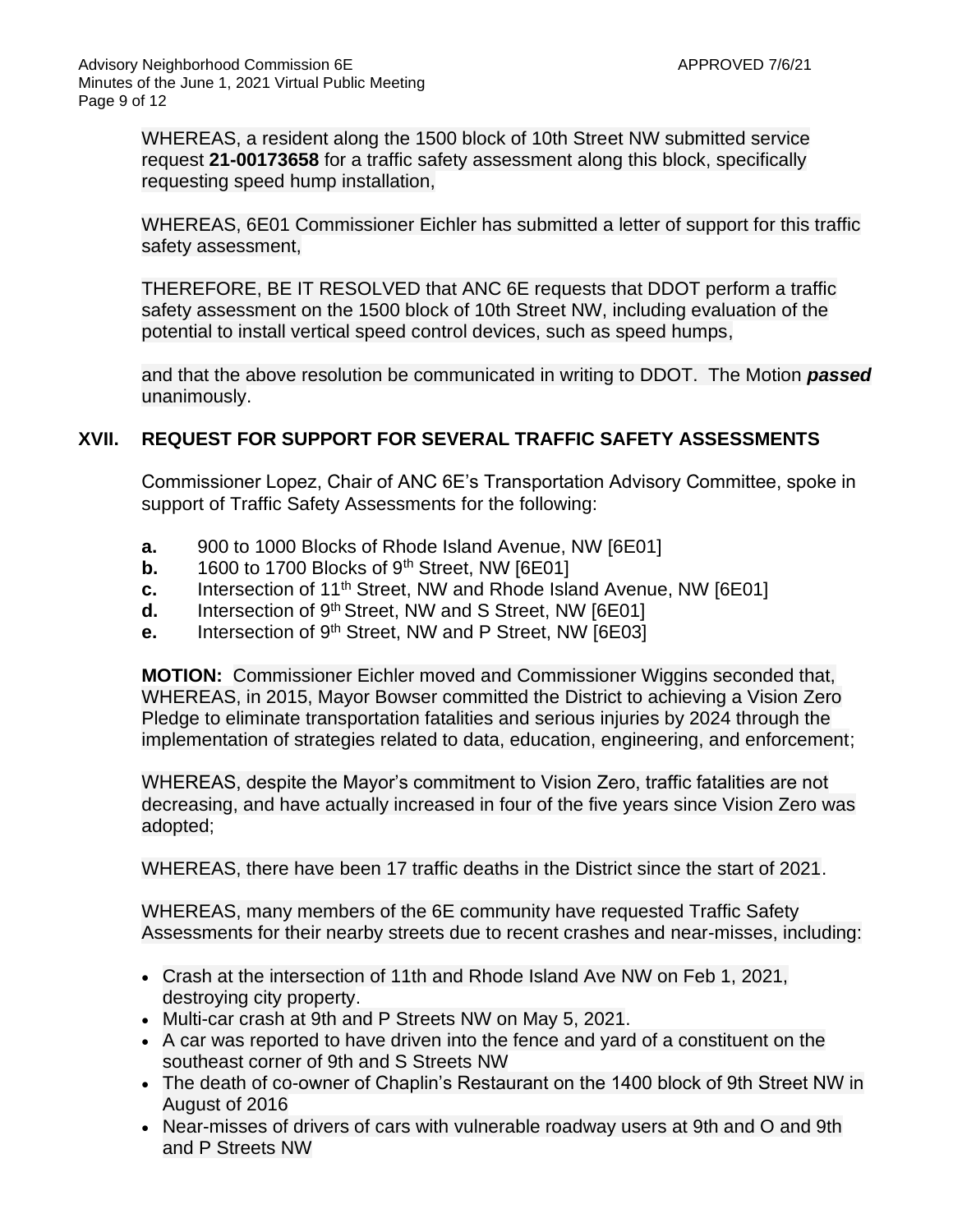THEREFORE BE IT RESOLVED, ANC 6E supports the following Traffic Safety Assessment Requests:

- **a.** 900-1000 blocks of Rhode Island Ave NW
- **b.** 1600-1700 blocks of 9<sup>th</sup> St NW
- **c.** 11th and Rhode Island Ave NW
- **d.** 9 9<sup>th</sup> St and S St NW
- **e.** 9  $9<sup>th</sup>$  St and O St NW and  $9<sup>th</sup>$  St and P St NW

BE IT FURTHER RESOLVED, that ANC 6E commits to redouble its efforts to improve street safety in our neighborhoods and to hold DDOT accountable for the full and complete implementation of the Vision Zero Act because no life lost to traffic violence is acceptable.

FURTHER that said resolution be communicated in writing to DDOT. The Motion *passed* unanimously.

#### **XVIII. PRESENTATION BY THE DISTRICT OF COLUMBIA DEPARTMENT OF INSURANCE, SECURITIES, AND BANKING (DISB) ON COVID-19 SCAMS**

Representative Present: Idriys Abdullah, Consumer Protection Advocate, DISB

Mr. Abdullah provided a slide presentation about scams related to COVID-19 that use telemarketing calls, text messages, social media platforms and door-to-door visits to target residents. He provided some background on DISB and stated the following:

- DISB regulates financial service businesses in the District of Columbia.
- DISB regulates insurance companies, securities dealers, investment advisors;
- DISB wants to create an environment where consumers can conduct their business in a safe, fair and equitable environment;
- DISB provides institutional information, consumer protection, provides and participates in programs and resources to assist small businesses, financial literacy, and education.

Slide Presentation:

- Medical Supply Sales (Be wary of offers for vaccines, cures, test kits, treatments or home air filter systems)
- Fraudulent Scams;
- Charitable Contribution Requests
- Person-in-Need Scam
- Social Security Benefits Scams
- Contact Tracer Scams
- Bank and Lender Impersonator
- Fake Package Delivery Scam

#### **XIX. PEPCO PRESENTATION ON MOUNT VERNON SUBSTATION**

Representatives Present: Jamal Jordan; Peter Ege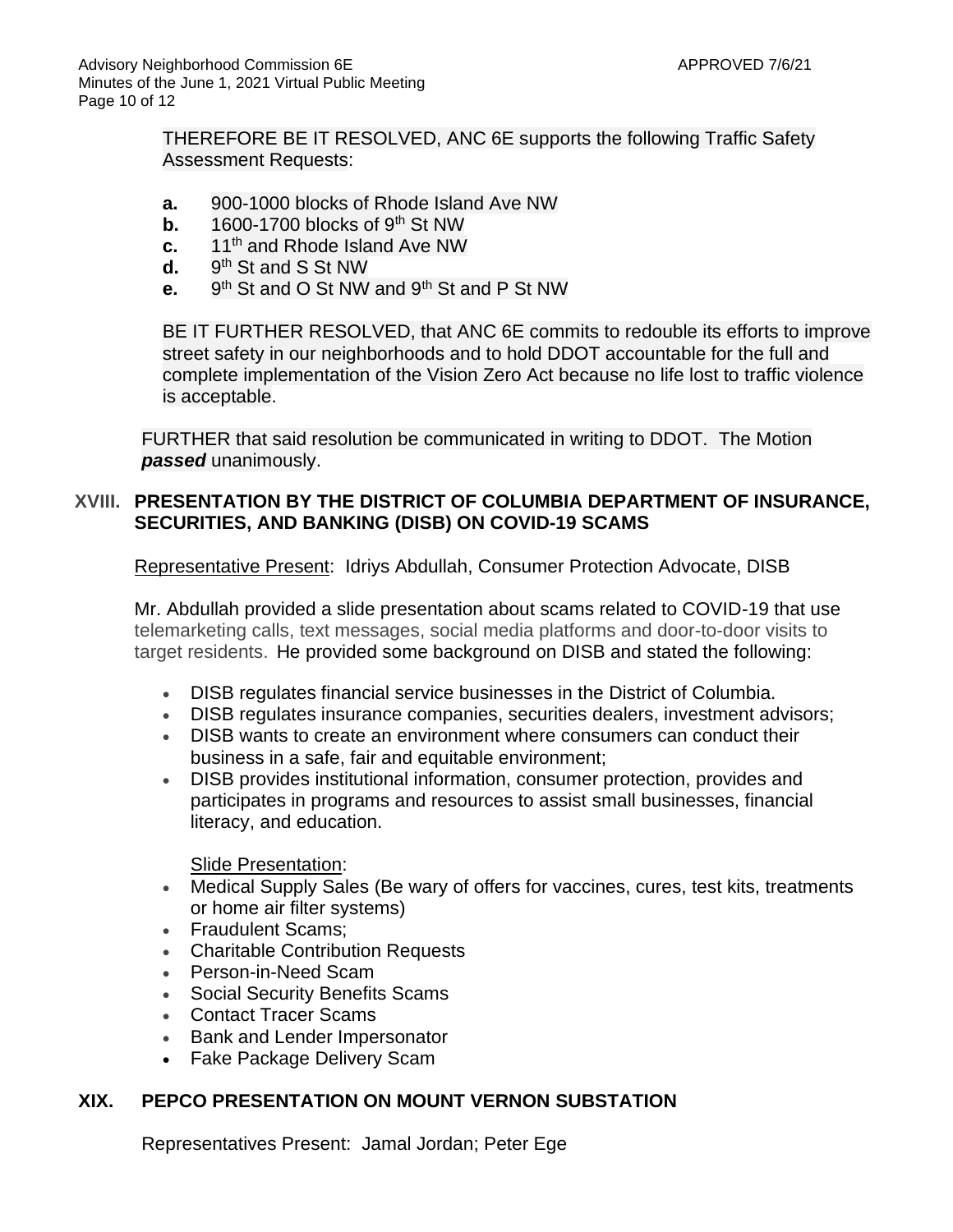Advisory Neighborhood Commission 6E APPROVED 7/6/21 Minutes of the June 1, 2021 Virtual Public Meeting Page 11 of 12

A slide presentation was provided that focused on the following:

- Building Network Systems
- Construction Activity
- Site Plan and Traffic Control Plan
- Transportation of Materials
- Coordination with Neighboring Projects
- Work Location ANC 6E Area
- Stakeholder Engagement Commitments

Commissioner Lopez asked whether improvements will be made to the sidewalk on 1<sup>st</sup> Street, NW and was informed yes.

\*See website for full presentation.

#### **XX. APPROVAL OF MINUTES OF MAY 4, 2021 PUBLIC MEETING**

**MOTION:** Commissioner Parlej moved and Commissioner Wiggins seconded to approve the Minutes of the **May 4, 2021** ANC 6E Public Meeting with any edits to be submitted to the Recording Secretary. The Motion *passed* unanimously.

#### **XXI. APPROVAL OF TREASURER'S REPORT**

Treasurer Wiggins stated that the May Bank Statement and the May Treasurer's Report match to the figure of \$46,818.62.

**MOTION:** Commissioner Wiggins moved and Commissioner Parlej seconded to accept the Treasurer's Report as presented. The Motion *passed* unanimously.

#### **XXII. APPROVAL OF EXPENSES**

**MOTION:** Commissioner Wiggins moved and Commissioner Parlej seconded to approve for payment the following expenses for May 2021:

| Zoom Invoice        | \$19.79  | Rachelle Nigro         | Zoom Meeting                 |
|---------------------|----------|------------------------|------------------------------|
| Zoom Invoice        | \$164.29 | <b>Rachelle Nigro</b>  | <b>Zoom Meeting</b>          |
| <b>FedEx Office</b> | \$31.96  | <b>Rachelle Nigro</b>  | <b>Meeting Flyers</b>        |
| <b>FedEx Office</b> | \$27.51  | <b>Michael Eichler</b> | <b>Meeting Flyers</b>        |
| Recording           | \$250.00 | Karen Jehle            | <b>Minutes &amp; Website</b> |
| Secretary           |          |                        | Maintenance                  |

The Motion *passed* unanimously.

#### **XXIII. ANNOUNCEMENTS**

None.